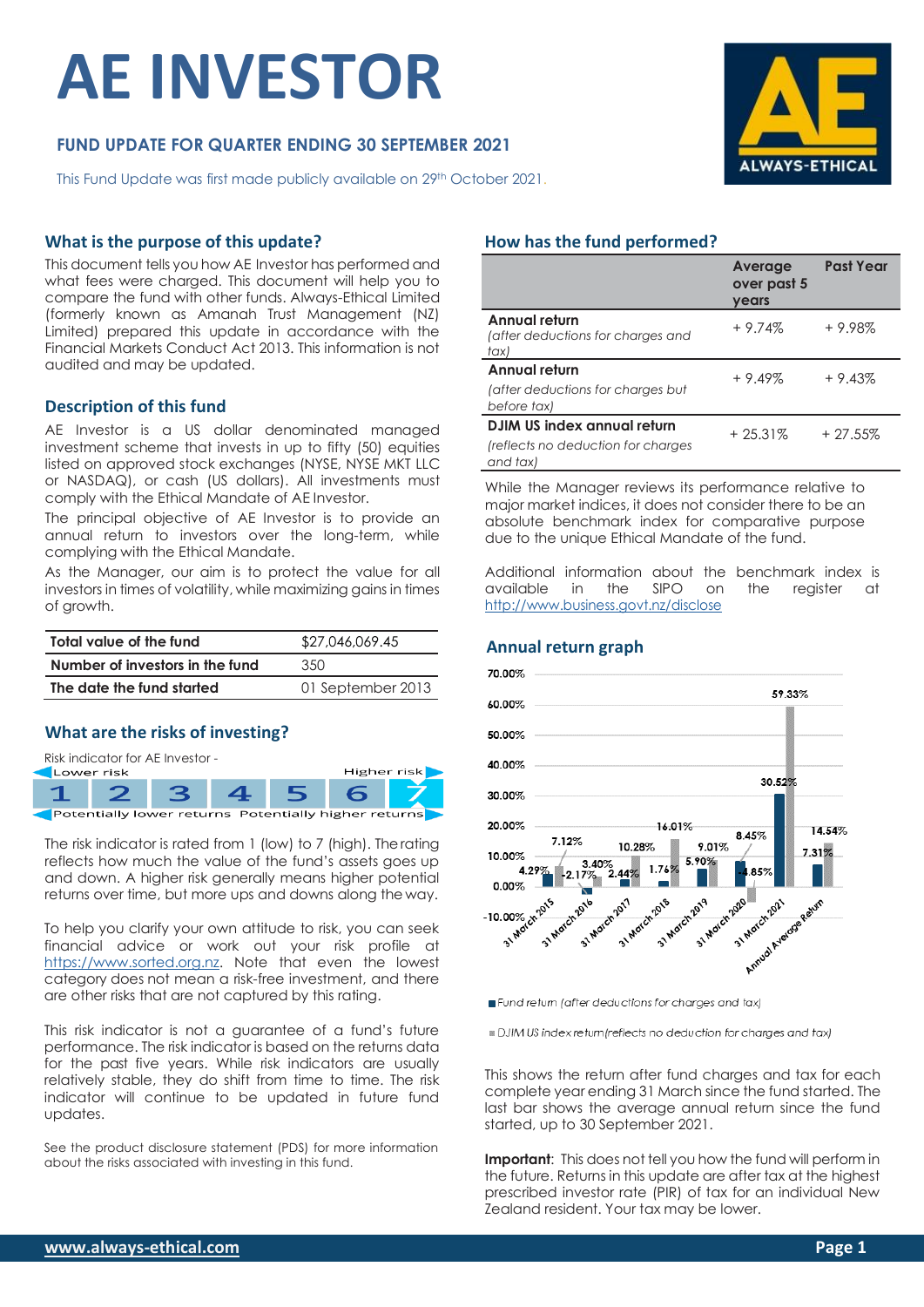#### **What fees are investors charged?**

Investors in AE Investor are charged fund charges. In the year to 30 June 2021, these were:

|                                                       | % of net asset<br>value |
|-------------------------------------------------------|-------------------------|
| <b>Total fund charges</b>                             | 3.23%                   |
| Which are made up of:                                 |                         |
| <b>Total management and administration</b><br>charges | 1.59%                   |
| Including:                                            |                         |
| Manager's basic fee                                   | 1.25%                   |
| Other management and<br>administration charges*       | 0.34%                   |
| Total performance-based fees*                         | 1.64%                   |

#### **Example of how this applies to an investor**

Small differences in fees and charges can have a big impact on your investment over the long term.

Imran had \$10,000 in the fund at the start of the year and did not make any further contributions. At the end of the period, Imran made a profit after fund charges were deducted of \$943.00. (that is 9.43% of his initial \$10,000). Imran did not pay any other charges. This gives Imran a total return of \$943.00 for the year.

Investors may also be charged individual action fees for specific actions or decisions (for example, for withdrawing from or switching funds). See the PDS for AE Investor on the offer register at <http://www.business.govt.nz/disclose> for more information about those fees.

*\*The performance-based fees and other management and administration charges are estimates, based on historical costs. Please refer to note 1 at the end of this Fund Update for more information on how fees are charged.*

# **What does the fund invest in?**

#### **Actual investment mix**

This shows the types of assets that the fund invests in -



#### **Target investment mix**

This shows the mix of assets that the fund generally intends to invest in -

|                              | % of net asset<br>value |
|------------------------------|-------------------------|
| Cash and cash equivalents    | 20.00%                  |
| New Zealand fixed interest   | $0.00\%$                |
| International fixed interest | $0.00\%$                |
| Australasian equities        | 0.00%                   |
| International equities       | 80.00%                  |
| Listed property              | $0.00\%$                |
| Unlisted property            | $0.00\%$                |
| Commodities                  | 0.00%                   |
| Other                        | 0.00%                   |
|                              |                         |

# **Top 10 investments**

| <b>Name</b>                                           | % of net asset<br>value of the fund | <b>Type</b>               | Country       | <b>Credit rating</b><br>(if applicable) |
|-------------------------------------------------------|-------------------------------------|---------------------------|---------------|-----------------------------------------|
| 1. ANZ Bank                                           | 17.51%                              | Cash and cash equivalents | New Zealand   | AA-                                     |
| 2. Microsoft Corporation                              | 4.79%                               | International equities    | United States |                                         |
| 3. Apple Inc.                                         | 4.43%                               | International equities    | United States |                                         |
| 4. Alphabet Inc.                                      | 3.82%                               | International equities    | United States |                                         |
| 5. ASML Holding N.V.                                  | 3.00%                               | International equities    | United States |                                         |
| 6. Taiwan Semiconductor<br>Manufacturing Company Ltd. | 2.61%                               | International equities    | United States |                                         |
| 7. Nike, Inc.                                         | 2.30%                               | International equities    | United States |                                         |
| 8. WNS (Holdings) Limited                             | 2.23%                               | International equities    | United States |                                         |
| 9. Vulcan Materials Company                           | 2.14%                               | International equities    | United States |                                         |
| 10. JPMorgan - Cash holding                           | 2.08%                               | Cash and cash equivalents | United States | $AA-$                                   |

The top 10 investments make up 44.92% of the fund

**[www.always-ethical.com](http://www.always-ethical.com/) Page 2**